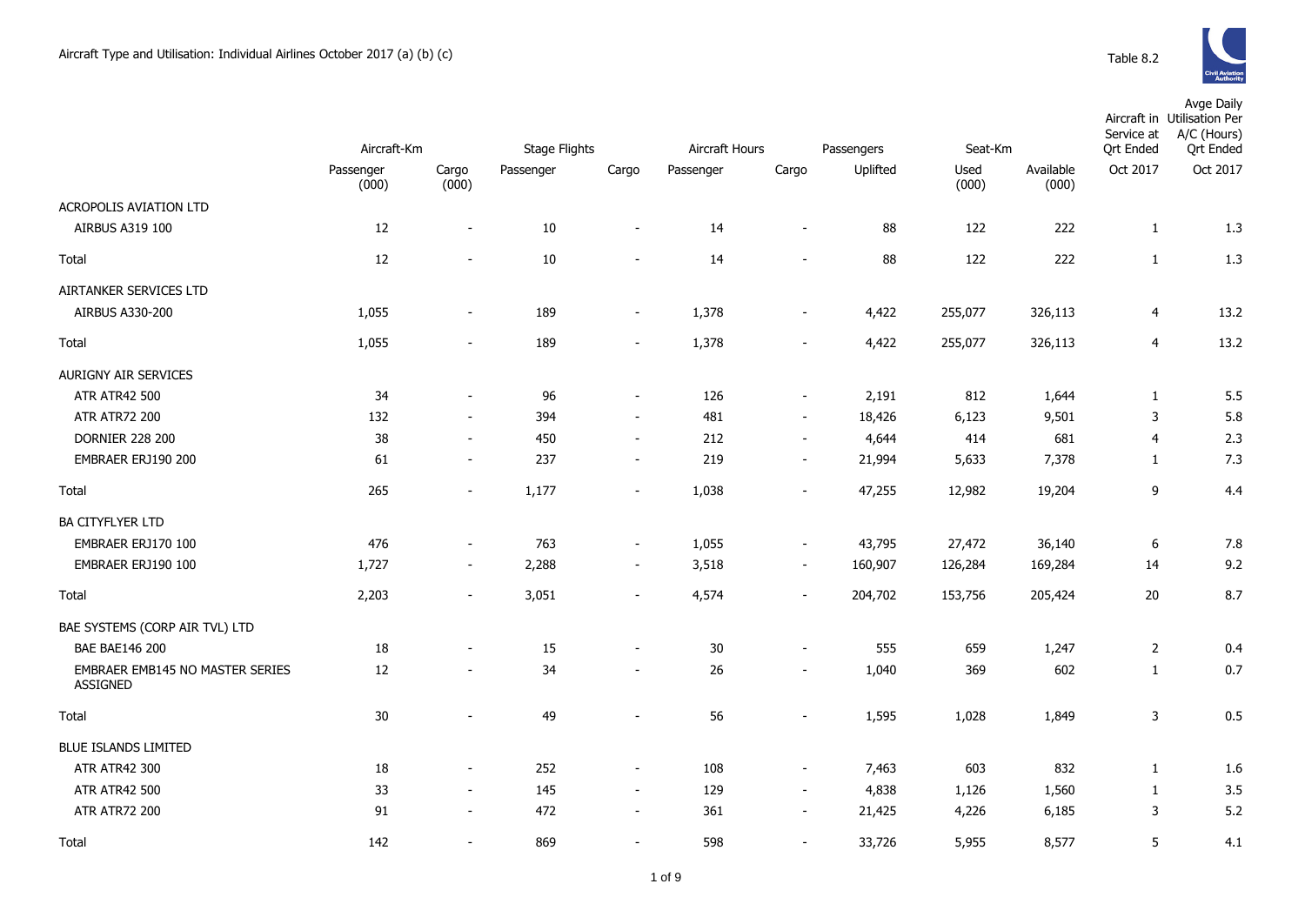|                                                    | Aircraft-Km              |                          | <b>Stage Flights</b>     |                          | Aircraft Hours           |                          | Passengers | Seat-Km       |                          | Service at<br><b>Qrt Ended</b> | Aircraft in Utilisation Per<br>A/C (Hours)<br><b>Qrt Ended</b> |
|----------------------------------------------------|--------------------------|--------------------------|--------------------------|--------------------------|--------------------------|--------------------------|------------|---------------|--------------------------|--------------------------------|----------------------------------------------------------------|
|                                                    | Passenger<br>(000)       | Cargo<br>(000)           | Passenger                | Cargo                    | Passenger                | Cargo                    | Uplifted   | Used<br>(000) | Available<br>(000)       | Oct 2017                       | Oct 2017                                                       |
| <b>BMI REGIONAL</b>                                |                          |                          |                          |                          |                          |                          |            |               |                          |                                |                                                                |
| EMBRAER EMB135 NO MASTER SERIES<br><b>ASSIGNED</b> | 314                      |                          | 487                      | $\overline{\phantom{a}}$ | 663                      |                          | 11,005     | 7,194         | 11,627                   | $\overline{4}$                 | 4.9                                                            |
| EMBRAER EMB145 NO MASTER SERIES<br><b>ASSIGNED</b> | 1,427                    | $\blacksquare$           | 2,153                    | $\overline{\phantom{a}}$ | 3,015                    | $\overline{\phantom{a}}$ | 40,947     | 41,024        | 69,929                   | 16                             | 6.0                                                            |
| Total                                              | 1,741                    | $\blacksquare$           | 2,640                    | $\overline{\phantom{a}}$ | 3,678                    | $\overline{\phantom{a}}$ | 51,952     | 48,218        | 81,556                   | 20                             | 5.8                                                            |
| BRITISH AIRWAYS PLC                                |                          |                          |                          |                          |                          |                          |            |               |                          |                                |                                                                |
| <b>AIRBUS A318 100</b>                             | 279                      |                          | 75                       | $\overline{\phantom{a}}$ | 396                      |                          | 1,108      | 6,192         | 8,941                    | 1                              | 11.6                                                           |
| AIRBUS A319 100                                    | 4,915                    | $\overline{\phantom{a}}$ | 6,600                    | $\overline{\phantom{a}}$ | 11,122                   | $\overline{\phantom{a}}$ | 708,439    | 531,761       | 655,742                  | 44                             | 8.9                                                            |
| AIRBUS A320 200                                    | 10,581                   | $\blacksquare$           | 9,117                    | $\blacksquare$           | 19,852                   | $\blacksquare$           | 1,172,993  | 1,387,169     | 1,666,460                | 67                             | 9.6                                                            |
| AIRBUS A321 200                                    | 2,703                    | $\overline{\phantom{a}}$ | 2,270                    | $\overline{\phantom{a}}$ | 5,106                    | $\overline{\phantom{a}}$ | 323,865    | 372,223       | 481,002                  | 18                             | 9.3                                                            |
| AIRBUS A380 800                                    | 3,970                    | $\sim$                   | 451                      | $\overline{\phantom{a}}$ | 4,930                    | $\blacksquare$           | 185,200    | 1,631,125     | 1,861,738                | 12                             | 13.9                                                           |
| <b>BOEING 747 400</b>                              | 11,192                   | $\overline{\phantom{a}}$ | 1,669                    | $\sim$                   | 14,156                   | $\overline{\phantom{a}}$ | 427,037    | 2,908,613     | 3,434,065                | 36                             | 12.4                                                           |
| <b>BOEING 767-300</b>                              | 948                      | $\overline{\phantom{a}}$ | 735                      | $\blacksquare$           | 1,746                    | $\overline{\phantom{a}}$ | 140,212    | 190,963       | 236,963                  | $\overline{7}$                 | 8.0                                                            |
| <b>BOEING 777 200</b>                              | 15,589                   | $\overline{\phantom{a}}$ | 2,524                    | $\blacksquare$           | 20,129                   | $\overline{\phantom{a}}$ | 445,094    | 2,962,023     | 3,770,867                | 46                             | 13.5                                                           |
| <b>BOEING 777 300</b>                              | 3,882                    | $\overline{\phantom{a}}$ | 468                      | $\overline{\phantom{a}}$ | 4,878                    | $\overline{\phantom{a}}$ | 104,959    | 970,219       | 1,152,931                | 12                             | 14.4                                                           |
| <b>BOEING 787 8</b>                                | 3,278                    | $\blacksquare$           | 489                      | $\overline{\phantom{a}}$ | 4,198                    | $\overline{\phantom{a}}$ | 88,297     | 586,583       | 701,471                  | 9                              | 14.3                                                           |
| <b>BOEING 787 9</b>                                | 5,982                    | $\blacksquare$           | 832                      | $\sim$                   | 7,639                    | $\blacksquare$           | 146,831    | 1,065,124     | 1,292,038                | 16                             | 15.5                                                           |
| Total                                              | 63,318                   | $\sim$                   | 25,230                   | $\overline{\phantom{a}}$ | 94,151                   | $\blacksquare$           | 3,744,035  | 12,611,995    | 15,262,218               | 268                            | 11.4                                                           |
| CARGOLOGICAIR LTD                                  |                          |                          |                          |                          |                          |                          |            |               |                          |                                |                                                                |
| <b>BOEING 747 400</b>                              | $\overline{\phantom{a}}$ | 420                      | $\overline{\phantom{a}}$ | 108                      | $\overline{\phantom{a}}$ | 580                      |            |               |                          | $\overline{2}$                 | 7.5                                                            |
| <b>BOEING 747 8</b>                                |                          | 265                      | $\overline{\phantom{a}}$ | 63                       | $\overline{\phantom{a}}$ | 366                      |            |               |                          | $\mathbf{1}$                   | 10.5                                                           |
| Total                                              | $\sim$                   | 686                      | $\overline{\phantom{a}}$ | 171                      | $\blacksquare$           | 946                      |            |               | $\overline{\phantom{a}}$ | 3                              | 8.5                                                            |
| <b>CELLO AVIATION LTD</b>                          |                          |                          |                          |                          |                          |                          |            |               |                          |                                |                                                                |
| <b>BAE BAE146 200</b>                              | 5                        |                          | 10                       | $\overline{\phantom{a}}$ | 11                       | $\overline{\phantom{a}}$ | 244        | 169           | 252                      | $\mathbf{1}$                   | 0.7                                                            |
| <b>BOEING 737-300</b>                              | 3                        | $\sim$                   | $\overline{2}$           | $\overline{\phantom{a}}$ | $\overline{4}$           | $\blacksquare$           | 81         | 112           | 171                      | $\mathbf{1}$                   | 1.0                                                            |
| Total                                              | 8                        |                          | 12                       | $\blacksquare$           | 16                       | $\overline{\phantom{a}}$ | 325        | 281           | 423                      | $\overline{2}$                 | 0.8                                                            |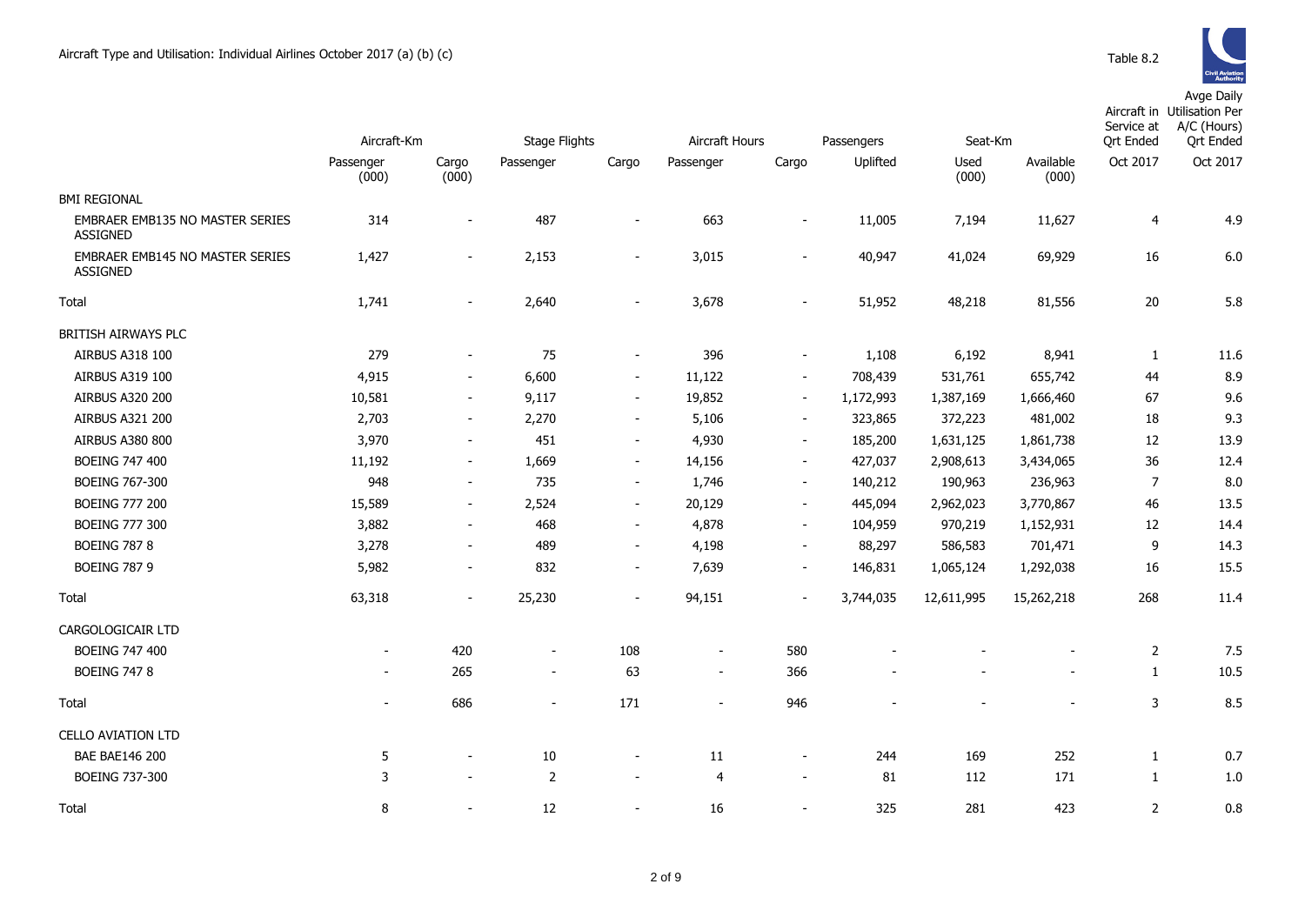|                                                          | Aircraft-Km              |                          | Stage Flights            |                          | Aircraft Hours           |                          | Passengers     |                | Seat-Km            |                | Aircraft in Utilisation Per<br>A/C (Hours)<br>Service at<br><b>Qrt Ended</b> |
|----------------------------------------------------------|--------------------------|--------------------------|--------------------------|--------------------------|--------------------------|--------------------------|----------------|----------------|--------------------|----------------|------------------------------------------------------------------------------|
|                                                          | Passenger<br>(000)       | Cargo<br>(000)           | Passenger                | Cargo                    | Passenger                | Cargo                    | Uplifted       | Used<br>(000)  | Available<br>(000) | Oct 2017       | Oct 2017                                                                     |
| DHL AIR LTD                                              |                          |                          |                          |                          |                          |                          |                |                |                    |                |                                                                              |
| <b>BOEING 757-200</b>                                    | $\overline{\phantom{a}}$ | 1,145                    | $\blacksquare$           | 1,368                    | $\overline{\phantom{a}}$ | 2,219                    |                |                |                    | 23             | 3.2                                                                          |
| <b>BOEING 767-300</b>                                    | $\overline{\phantom{a}}$ | 919                      | $\overline{\phantom{a}}$ | 289                      | $\overline{\phantom{a}}$ | 1,266                    |                |                |                    | $\overline{4}$ | 11.4                                                                         |
| Total                                                    | $\overline{\phantom{a}}$ | 2,065                    | $\overline{\phantom{a}}$ | 1,657                    | $\overline{\phantom{a}}$ | 3,485                    |                |                |                    | 27             | 4.4                                                                          |
| <b>EASTERN AIRWAYS</b>                                   |                          |                          |                          |                          |                          |                          |                |                |                    |                |                                                                              |
| <b>ATR ATR72 200</b>                                     | 25                       |                          | 83                       | $\blacksquare$           | 67                       | $\overline{\phantom{a}}$ | 1,009          | 304            | 1,826              |                |                                                                              |
| BAE JETSTREAM 4100 4100                                  | 278                      | $\blacksquare$           | 971                      | $\blacksquare$           | 772                      | $\overline{a}$           | 9,715          | 4,244          | 8,061              | $17\,$         | 1.3                                                                          |
| EMBRAER EMB145 NO MASTER SERIES<br><b>ASSIGNED</b>       | 140                      | $\sim$                   | 257                      | $\overline{\phantom{a}}$ | 253                      | $\overline{\phantom{a}}$ | 6,877          | 4,090          | 7,003              | 3              | 2.5                                                                          |
| EMBRAER ERJ170 100                                       | 177                      | $\sim$                   | 403                      | $\overline{\phantom{a}}$ | 332                      | $\overline{a}$           | 820            | 6,501          | 13,421             | $\overline{2}$ | 4.2                                                                          |
| SAAB 2000 NO MASTER SERIES<br><b>ASSIGNED</b>            | 302                      | $\overline{\phantom{a}}$ | 812                      | $\overline{\phantom{a}}$ | 679                      | $\overline{a}$           | 12,342         | 7,749          | 15,104             | 9              | 2.4                                                                          |
| Total                                                    | 921                      | $\sim$                   | 2,526                    | $\overline{\phantom{a}}$ | 2,103                    | $\overline{a}$           | 30,763         | 22,888         | 45,415             | 31             | 1.9                                                                          |
| EASYJET AIRLINE COMPANY LTD                              |                          |                          |                          |                          |                          |                          |                |                |                    |                |                                                                              |
| <b>AIRBUS A319 100</b>                                   | 22,307                   | $\overline{\phantom{a}}$ | 22,463                   | $\overline{\phantom{a}}$ | 41,202                   | $\overline{\phantom{a}}$ | 3,079,896      | 3,092,785      | 3,479,936          | 132            | 11.1                                                                         |
| <b>AIRBUS A320 200</b>                                   | 25,083                   | $\blacksquare$           | 19,306                   | $\overline{\phantom{a}}$ | 42,539                   | $\overline{\phantom{a}}$ | 3,138,855      | 4,142,769      | 4,626,271          | 120            | 12.0                                                                         |
| <b>AIRBUS A320 200N</b>                                  | 461                      | $\overline{\phantom{a}}$ | 283                      | $\overline{\phantom{a}}$ | 755                      | $\overline{\phantom{0}}$ | 46,296         | 78,037         | 85,699             | 2              | 12.7                                                                         |
| Total                                                    | 47,851                   | $\sim$                   | 42,052                   | $\blacksquare$           | 84,495                   | $\overline{a}$           | 6,265,047      | 7,313,591      | 8,191,906          | 254            | 11.6                                                                         |
| EXECUTIVE JET CHARTER LTD                                |                          |                          |                          |                          |                          |                          |                |                |                    |                |                                                                              |
| AEROSPATIALE AS365 NO MASTER<br><b>SERIES ASSIGNED</b>   |                          |                          |                          |                          |                          |                          |                |                |                    | 1              |                                                                              |
| AGUSTA AW139 NO MASTER SERIES<br><b>ASSIGNED</b>         |                          |                          |                          |                          | $\overline{\phantom{0}}$ |                          |                |                |                    | $\overline{2}$ | $\overline{\phantom{a}}$                                                     |
| DASSAULT FALCON 2000 NO MASTER<br><b>SERIES ASSIGNED</b> | $\overline{2}$           |                          | 2                        | $\overline{a}$           | 3                        | ÷,                       | 4              | $\overline{4}$ | 16                 | $\overline{2}$ | 0.1                                                                          |
| DASSAULT FALCON 7X NO MASTER<br><b>SERIES ASSIGNED</b>   | 9                        |                          | $\mathbf{1}$             | $\overline{\phantom{a}}$ | 11                       | $\overline{\phantom{0}}$ | $\overline{2}$ | 17             | 119                | $\mathbf{1}$   | 0.6                                                                          |
| GULFSTREAM GVI NO MASTER SERIES<br><b>ASSIGNED</b>       | 22                       |                          | 5                        | $\blacksquare$           | 26                       | $\blacksquare$           | 10             | 44             | 246                | $\mathbf{1}$   | 0.6                                                                          |
| Total                                                    | 33                       |                          | 8                        | $\overline{\phantom{a}}$ | 41                       | ٠                        | 16             | 65             | 381                | $\overline{7}$ | 0.2                                                                          |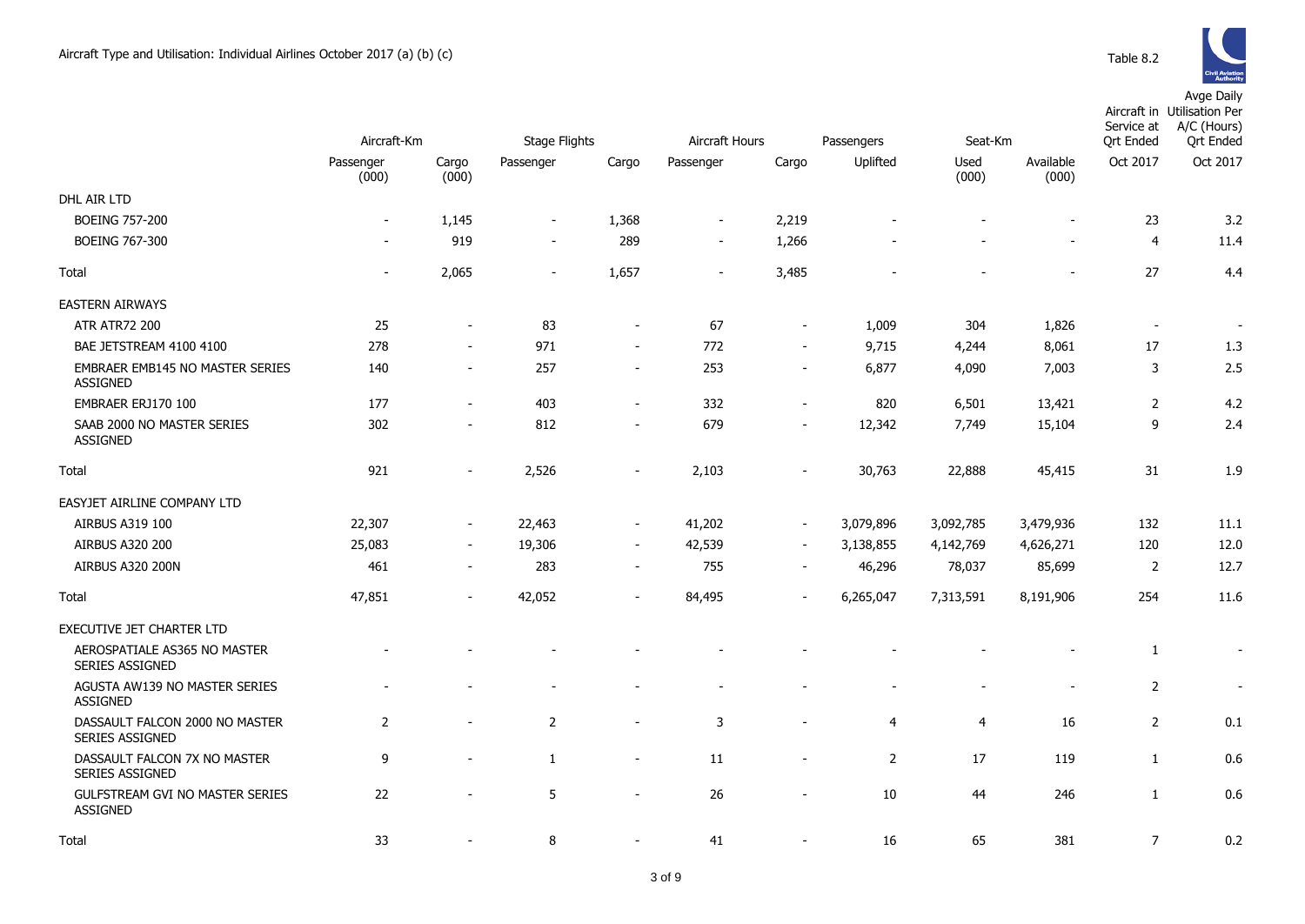|                                                          | Aircraft-Km        |                          | <b>Stage Flights</b> |                          | Aircraft Hours |                          | Passengers<br>Seat-Km    |               |                    | Service at<br><b>Ort Ended</b> | Aircraft in Utilisation Per<br>A/C (Hours)<br><b>Ort Ended</b> |
|----------------------------------------------------------|--------------------|--------------------------|----------------------|--------------------------|----------------|--------------------------|--------------------------|---------------|--------------------|--------------------------------|----------------------------------------------------------------|
|                                                          | Passenger<br>(000) | Cargo<br>(000)           | Passenger            | Cargo                    | Passenger      | Cargo                    | Uplifted                 | Used<br>(000) | Available<br>(000) | Oct 2017                       | Oct 2017                                                       |
| <b>FLYBE LTD</b>                                         |                    |                          |                      |                          |                |                          |                          |               |                    |                                |                                                                |
| <b>ATR ATR72 200</b>                                     | 334                | $\overline{\phantom{a}}$ | 1,018                | $\overline{\phantom{a}}$ | 1,059          | $\overline{\phantom{a}}$ | $\overline{\phantom{a}}$ | 14,942        | 23,403             | 5                              | 7.5                                                            |
| DE HAVILLAND DHC8 400                                    | 4,357              | $\sim$                   | 9,954                | $\overline{\phantom{a}}$ | 12,399         | $\overline{\phantom{a}}$ | 541,215                  | 250,365       | 339,878            | 58                             | 7.5                                                            |
| EMBRAER ERJ170 200                                       | 1,235              | $\sim$                   | 1,835                | $\sim$                   | 2,737          | $\overline{\phantom{a}}$ | 121,596                  | 81,826        | 108,654            | 11                             | 8.7                                                            |
| EMBRAER ERJ190 200                                       | 1,112              | $\overline{\phantom{a}}$ | 1,224                | $\overline{\phantom{a}}$ | 2,130          | $\overline{\phantom{a}}$ | 100,959                  | 97,229        | 131,251            | 9                              | 9.4                                                            |
| Total                                                    | 7,039              | $\blacksquare$           | 14,031               | $\overline{a}$           | 18,325         | $\overline{\phantom{a}}$ | 763,770                  | 444,362       | 603,186            | 83                             | 7.9                                                            |
| <b>GAMA AVIATION (UK) LTD</b>                            |                    |                          |                      |                          |                |                          |                          |               |                    |                                |                                                                |
| BEECH 200 NO MASTER SERIES<br>ASSIGNED                   |                    |                          |                      |                          |                |                          |                          |               |                    | 4                              | $\overline{\phantom{a}}$                                       |
| BEECH 300 NO MASTER SERIES<br><b>ASSIGNED</b>            |                    |                          |                      |                          |                |                          |                          |               |                    |                                |                                                                |
| BOMBARDIER BD700 1A10 NO MASTER<br>SERIES ASSIGNED       |                    |                          |                      |                          |                |                          |                          |               |                    | 3                              | $\sim$                                                         |
| CANADAIR CL600 2B16 600                                  | $\overline{4}$     |                          | 3                    |                          | 5              |                          | $\overline{7}$           | 8             | 36                 | 3                              | 0.2                                                            |
| CESSNA 510 NO MASTER SERIES<br><b>ASSIGNED</b>           |                    |                          |                      |                          |                |                          |                          |               |                    | $\overline{2}$                 | $\sim$                                                         |
| <b>CESSNA 560 NO MASTER SERIES</b><br>ASSIGNED           |                    |                          |                      |                          |                |                          |                          |               |                    | $\overline{2}$                 |                                                                |
| DASSAULT FALCON 2000 NO MASTER<br>SERIES ASSIGNED        |                    |                          |                      |                          |                |                          |                          |               |                    |                                | 0.7                                                            |
| <b>GULFSTREAM GV NO MASTER SERIES</b><br><b>ASSIGNED</b> | 22                 |                          | 3                    | $\overline{a}$           | 27             | $\overline{\phantom{a}}$ | 12                       | 91            | 313                | $\mathbf{1}$                   | 0.2                                                            |
| LEARJET 45 NO MASTER SERIES<br><b>ASSIGNED</b>           |                    |                          |                      |                          |                |                          |                          |               |                    | $\mathbf{1}$                   | $\sim$                                                         |
| RAYTHEON HAWKER 800                                      |                    |                          |                      |                          |                |                          |                          |               |                    | $\mathbf{1}$                   |                                                                |
| Total                                                    | 26                 |                          | 6                    |                          | 32             |                          | 19                       | 99            | 349                | 17                             | 0.1                                                            |
| JET2.COM LTD                                             |                    |                          |                      |                          |                |                          |                          |               |                    |                                |                                                                |
| BOEING 737-300                                           | 2,318              | $\blacksquare$           | 1,383                | $\blacksquare$           | 3,796          | $\overline{\phantom{a}}$ | 179,260                  | 307,972       | 343,001            | 20                             | 9.6                                                            |
| BOEING 737-800                                           | 7,817              | $\overline{\phantom{a}}$ | 3,459                | $\overline{\phantom{a}}$ | 11,825         | $\overline{\phantom{a}}$ | 587,491                  | 1,344,082     | 1,477,420          | 39                             | 11.7                                                           |
| <b>BOEING 757-200</b>                                    | 1,599              | $\blacksquare$           | 636                  | $\blacksquare$           | 2,378          | $\sim$                   | 139,128                  | 350,636       | 375,753            | 11                             | 10.8                                                           |
| Total                                                    | 11,734             |                          | 5,478                | $\blacksquare$           | 17,998         | $\blacksquare$           | 905,879                  | 2,002,690     | 2,196,174          | 70                             | 11.0                                                           |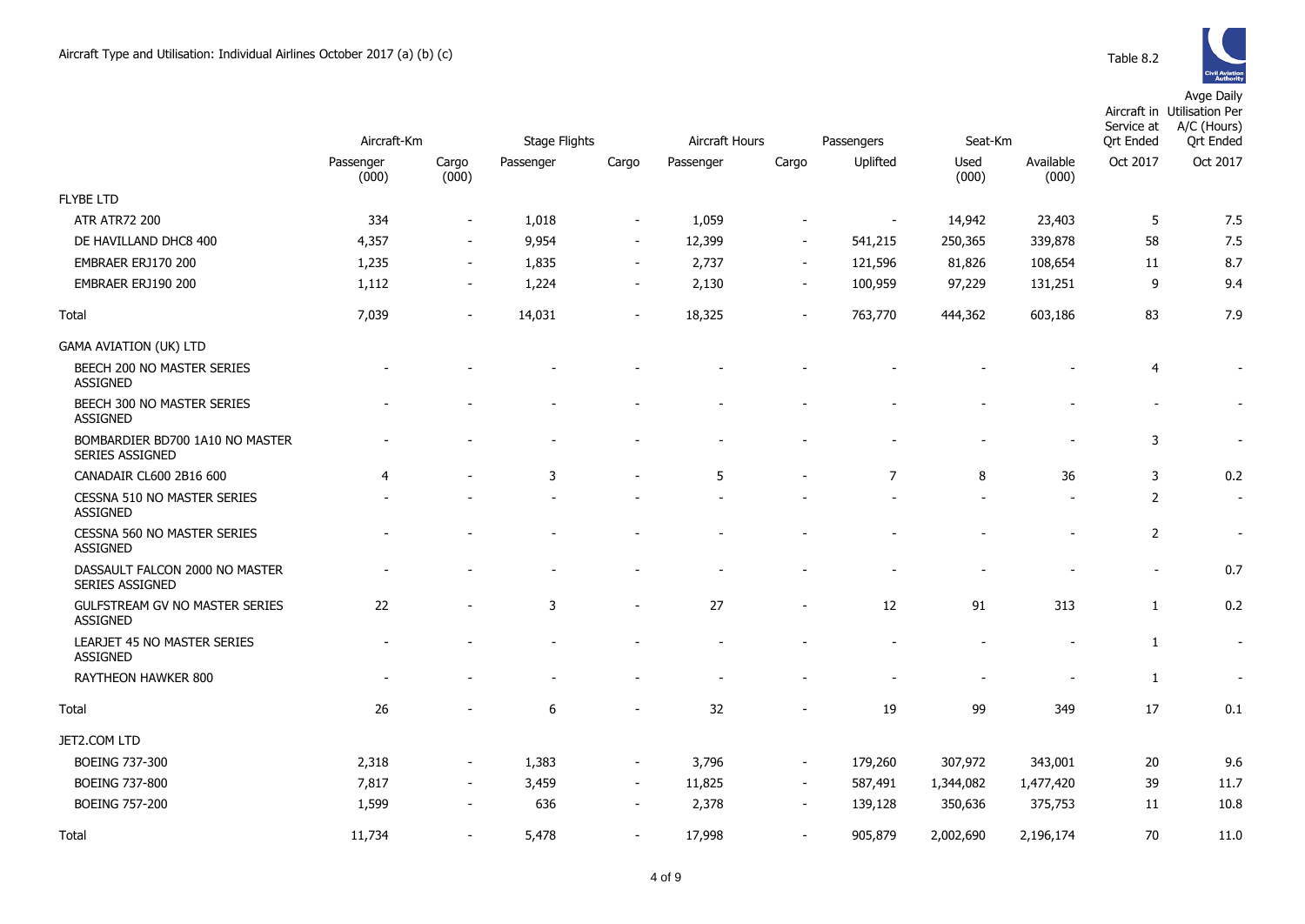|                                                          | Aircraft-Km              |                          | Stage Flights |                          | Aircraft Hours |                          | Passengers               | Seat-Km       |                    | Service at<br><b>Qrt Ended</b> | Aircraft in Utilisation Per<br>A/C (Hours)<br><b>Qrt Ended</b> |
|----------------------------------------------------------|--------------------------|--------------------------|---------------|--------------------------|----------------|--------------------------|--------------------------|---------------|--------------------|--------------------------------|----------------------------------------------------------------|
|                                                          | Passenger<br>(000)       | Cargo<br>(000)           | Passenger     | Cargo                    | Passenger      | Cargo                    | Uplifted                 | Used<br>(000) | Available<br>(000) | Oct 2017                       | Oct 2017                                                       |
| <b>JOTA AVIATION LTD</b>                                 |                          |                          |               |                          |                |                          |                          |               |                    |                                |                                                                |
| BAE AVRO146RJ 100                                        | 31                       | $\overline{\phantom{a}}$ | 58            | $\blacksquare$           | 77             | $\overline{a}$           | 330                      | 2,061         | 3,020              | $\mathbf{1}$                   | 4.2                                                            |
| BAE AVRO146RJ 85                                         | 77                       | $\overline{\phantom{a}}$ | 137           | $\overline{\phantom{a}}$ | 189            | $\overline{\phantom{a}}$ | $\sim$                   | 5,381         | 7,296              | $\mathbf{1}$                   | 4.7                                                            |
| <b>BAE BAE146 200</b>                                    | $\overline{7}$           | $\blacksquare$           | 6             | $\blacksquare$           | 14             | $\blacksquare$           | 318                      | 340           | 662                | $\mathbf{1}$                   | 0.6                                                            |
| BEECH 90 NO MASTER SERIES<br><b>ASSIGNED</b>             | $\overline{\phantom{a}}$ |                          |               |                          |                |                          |                          |               |                    | $\mathbf{1}$                   | $\overline{\phantom{a}}$                                       |
| Total                                                    | 115                      |                          | 201           |                          | 280            |                          | 648                      | 7,782         | 10,978             | $\overline{4}$                 | 2.4                                                            |
| <b>LOGANAIR LTD</b>                                      |                          |                          |               |                          |                |                          |                          |               |                    |                                |                                                                |
| <b>BRITTEN NORMAN BN2A</b><br>UNDESIGNATED MASTER SERIES | 17                       | $\overline{\phantom{a}}$ | 464           | $\overline{\phantom{a}}$ | 120            | $\blacksquare$           | 1,659                    | 78            | 136                | $\overline{2}$                 | 2.1                                                            |
| DE HAVILLAND DHC6 400                                    | 46                       | $\overline{\phantom{a}}$ | 280           | $\overline{\phantom{a}}$ | 259            | $\overline{\phantom{a}}$ | 2,668                    | 452           | 879                | 3                              | 3.1                                                            |
| DORNIER 328 NO MASTER SERIES<br>ASSIGNED                 | 108                      | $\blacksquare$           | 304           | $\blacksquare$           | 339            | $\blacksquare$           | 4,962                    | 1,839         | 3,372              | 3                              | 3.8                                                            |
| SAAB 2000 NO MASTER SERIES<br><b>ASSIGNED</b>            | 195                      | $\overline{\phantom{a}}$ | 606           | ÷                        | 571            | $\blacksquare$           | 14,788                   | 4,891         | 9,675              | 5                              | 4.1                                                            |
| SAAB 340 NO MASTER SERIES ASSIGNED                       | 532                      | $\overline{\phantom{a}}$ | 2,008         | $\overline{\phantom{a}}$ | 1,899          | $\overline{\phantom{a}}$ | 33,291                   | 9,800         | 17,791             | 17                             | 3.7                                                            |
| Total                                                    | 899                      | $\blacksquare$           | 3,662         | $\overline{\phantom{a}}$ | 3,188          | $\overline{\phantom{0}}$ | 57,368                   | 17,060        | 31,853             | 30                             | 3.6                                                            |
| NORWEGIAN AIR UK LTD                                     |                          |                          |               |                          |                |                          |                          |               |                    |                                |                                                                |
| <b>BOEING 737-800</b>                                    | 189                      | $\overline{\phantom{a}}$ | 118           | $\blacksquare$           | 305            | $\overline{\phantom{a}}$ | $\overline{\phantom{a}}$ | 27,454        | 35,177             | $\mathbf{1}$                   | 10.3                                                           |
| <b>BOEING 787 9</b>                                      | 381                      | $\sim$                   | 35            | $\blacksquare$           | 468            | $\overline{\phantom{a}}$ | 7,549                    | 82,095        | 130,935            | $\mathbf{1}$                   | 11.2                                                           |
| Total                                                    | 570                      | $\overline{\phantom{a}}$ | 153           | $\overline{\phantom{a}}$ | 773            | $\blacksquare$           | 7,549                    | 109,549       | 166,112            | $\overline{2}$                 | 10.5                                                           |
| RVL AVIATION LTD                                         |                          |                          |               |                          |                |                          |                          |               |                    |                                |                                                                |
| CESSNA 310 NO MASTER SERIES<br><b>ASSIGNED</b>           |                          |                          |               |                          |                |                          |                          |               |                    | 4                              | $\overline{\phantom{a}}$                                       |
| CESSNA 402 NO MASTER SERIES<br><b>ASSIGNED</b>           |                          |                          |               | $\overline{\phantom{a}}$ |                |                          |                          |               |                    | $\mathbf{1}$                   | $\overline{\phantom{a}}$                                       |
| CESSNA 404 NO MASTER SERIES<br><b>ASSIGNED</b>           |                          |                          |               |                          |                |                          |                          |               |                    | 5                              | $\blacksquare$                                                 |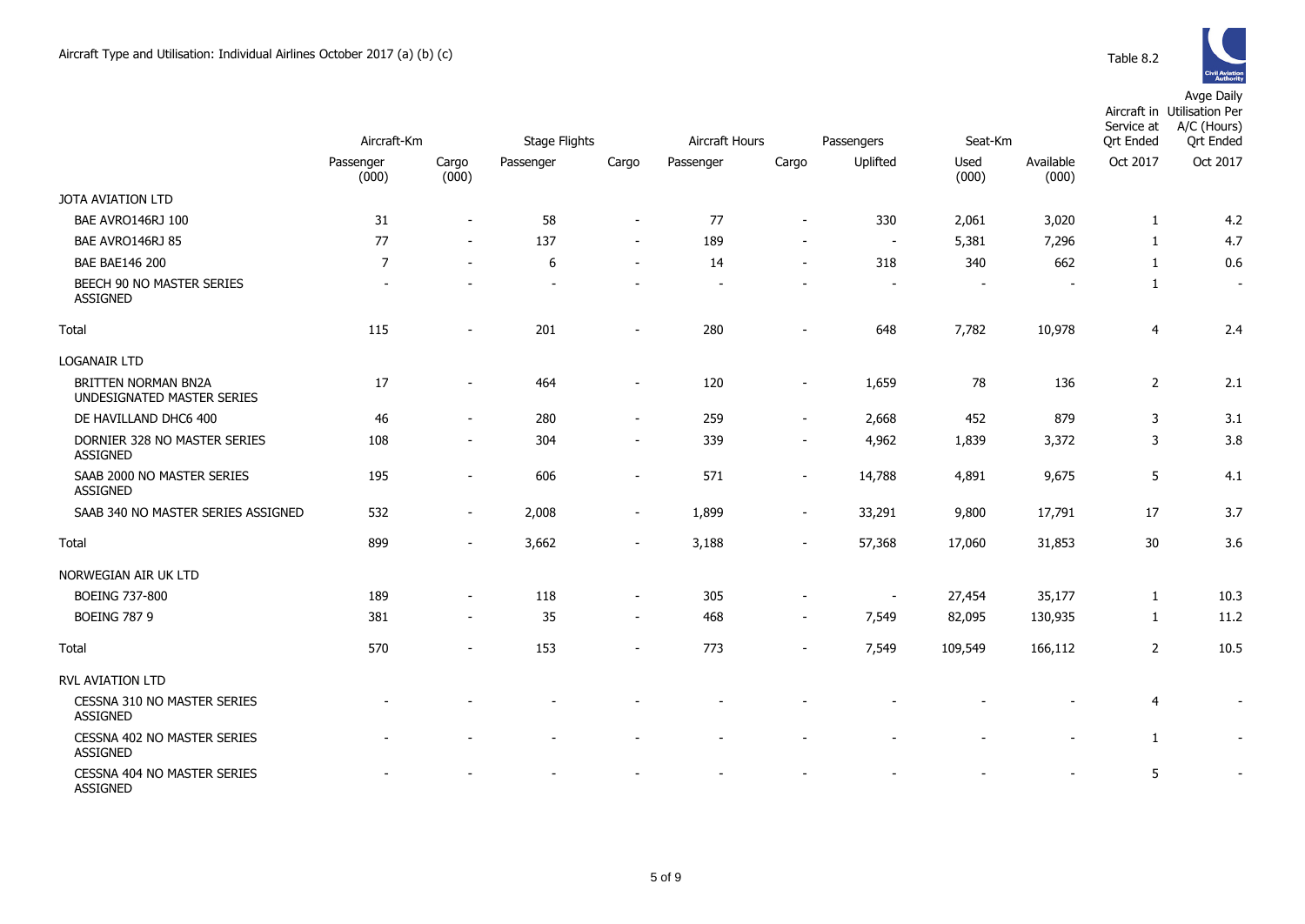

|                                                    | Aircraft-Km        |                | <b>Stage Flights</b> |                          | Aircraft Hours |                          | Passengers               | Seat-Km       |                    | Service at<br><b>Qrt Ended</b> | A/C (Hours)<br><b>Qrt</b> Ended |
|----------------------------------------------------|--------------------|----------------|----------------------|--------------------------|----------------|--------------------------|--------------------------|---------------|--------------------|--------------------------------|---------------------------------|
|                                                    | Passenger<br>(000) | Cargo<br>(000) | Passenger            | Cargo                    | Passenger      | Cargo                    | Uplifted                 | Used<br>(000) | Available<br>(000) | Oct 2017                       | Oct 2017                        |
| <b>RVL AVIATION LTD</b>                            |                    |                |                      |                          |                |                          |                          |               |                    |                                |                                 |
| CESSNA F406 NO MASTER SERIES<br><b>ASSIGNED</b>    | $\overline{4}$     | 1              | 9                    | 1                        | 13             | $\overline{2}$           | $\overline{\phantom{0}}$ | 16            | 30                 | $\boldsymbol{6}$               | 0.5                             |
| Total                                              | $\overline{4}$     | 1              | 9                    | 1                        | 13             | $\overline{2}$           |                          | 16            | 30                 | 16                             | 0.1                             |
| SAXONAIR CHARTER LTD                               |                    |                |                      |                          |                |                          |                          |               |                    |                                |                                 |
| BEECH 400 NO MASTER SERIES<br>ASSIGNED             |                    |                |                      |                          |                |                          |                          |               |                    | $\mathbf{1}$                   | $\overline{\phantom{a}}$        |
| CESSNA 510 NO MASTER SERIES<br><b>ASSIGNED</b>     |                    |                |                      |                          |                |                          |                          |               |                    | $\mathbf{1}$                   | $\sim$                          |
| EMBRAER EMB505 NO MASTER SERIES<br><b>ASSIGNED</b> |                    |                |                      |                          |                |                          |                          |               |                    | $\mathbf{1}$                   | $\sim$                          |
| EMBRAER EMB550 NO MASTER SERIES<br><b>ASSIGNED</b> | 16                 |                | 22                   |                          | 27             |                          | 91                       | 55            | 158                | $\mathbf{1}$                   | 1.5                             |
| GULFSTREAM GV NO MASTER SERIES<br><b>ASSIGNED</b>  | 46                 |                | 13                   |                          | 59             |                          | 62                       | 279           | 738                | $\mathbf{1}$                   | 1.2                             |
| RAYTHEON HAWKER 800                                | $\overline{a}$     |                |                      |                          |                |                          | $\overline{\phantom{a}}$ | $\sim$        |                    | $\overline{2}$                 | $\blacksquare$                  |
| Total                                              | 62                 |                | 35                   |                          | 85             |                          | 153                      | 334           | 896                | $\overline{7}$                 | 0.4                             |
| TAG AVIATION (UK) LTD                              |                    |                |                      |                          |                |                          |                          |               |                    |                                |                                 |
| AIRBUS A319 100                                    |                    |                |                      |                          |                |                          |                          |               |                    | $\mathbf{1}$                   | 0.3                             |
| <b>BOEING 757-200</b>                              | 17                 |                | 5                    |                          | 22             |                          | 115                      | 434           | 1,561              | $\mathbf{1}$                   | 1.2                             |
| BOMBARDIER BD100 1A10 NO MASTER<br>SERIES ASSIGNED |                    |                |                      |                          |                |                          |                          | $\sim$        |                    | $\mathbf{1}$                   | $\sim$                          |
| BOMBARDIER BD700 1A10 NO MASTER<br>SERIES ASSIGNED | 45                 |                | 15                   | $\overline{\phantom{a}}$ | 54             | $\sim$                   | 37                       | 88            | 550                | 6                              | 0.2                             |
| BOMBARDIER BD700 1A11 NO MASTER<br>SERIES ASSIGNED |                    |                |                      |                          |                |                          |                          |               |                    | $\mathbf{1}$                   | $\overline{\phantom{a}}$        |
| BOMBARDIER CL600 2B19 NO MASTER<br>SERIES ASSIGNED |                    |                |                      |                          |                |                          |                          |               |                    | $\mathbf{1}$                   | $\overline{\phantom{a}}$        |
| CANADAIR CL600 2B16 600                            | 98                 |                | 39                   |                          | 103            | $\sim$                   | 149                      | 343           | 1,227              | $\overline{4}$                 | 0.5                             |
| DASSAULT FALCON 2000 NO MASTER<br>SERIES ASSIGNED  | 21                 |                | 25                   |                          | 28             | $\overline{\phantom{a}}$ | 78                       | 64            | 334                | $\overline{2}$                 | 0.2                             |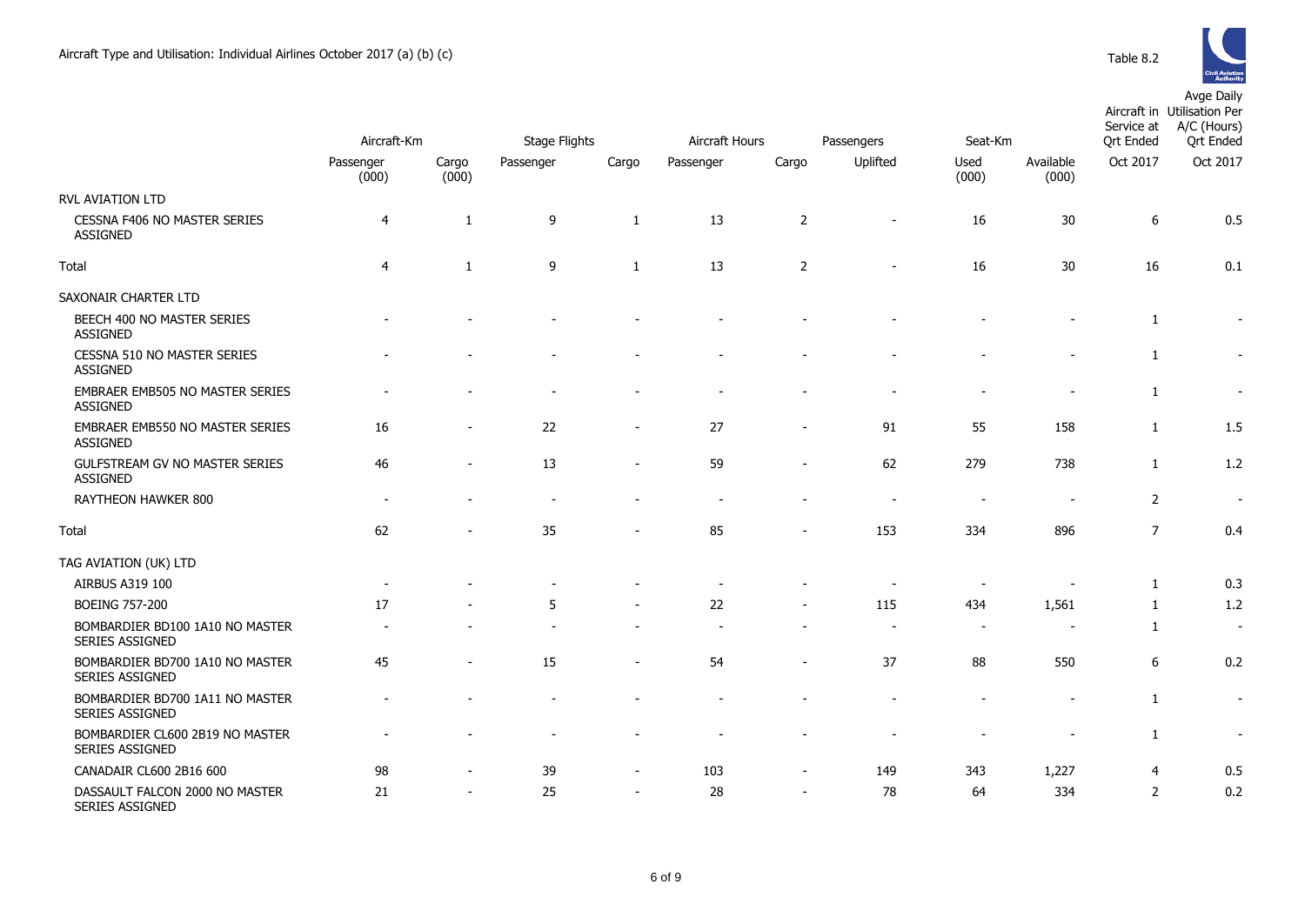

|                                                        |                          |                          |                          |                          |                |                          |                          |                          |                    | Service at               | Aircraft in Utilisation Per<br>A/C (Hours) |
|--------------------------------------------------------|--------------------------|--------------------------|--------------------------|--------------------------|----------------|--------------------------|--------------------------|--------------------------|--------------------|--------------------------|--------------------------------------------|
|                                                        | Aircraft-Km              |                          | <b>Stage Flights</b>     |                          | Aircraft Hours |                          | Passengers               | Seat-Km                  |                    | <b>Qrt Ended</b>         | <b>Qrt Ended</b>                           |
|                                                        | Passenger<br>(000)       | Cargo<br>(000)           | Passenger                | Cargo                    | Passenger      | Cargo                    | Uplifted                 | Used<br>(000)            | Available<br>(000) | Oct 2017                 | Oct 2017                                   |
| TAG AVIATION (UK) LTD                                  |                          |                          |                          |                          |                |                          |                          |                          |                    |                          |                                            |
| DASSAULT FALCON 7X NO MASTER<br><b>SERIES ASSIGNED</b> |                          |                          |                          |                          |                |                          |                          |                          |                    | $\overline{2}$           | 0.2                                        |
| DASSAULT FALCON 900EX NO MASTER<br>SERIES ASSIGNED     | 11                       | $\overline{\phantom{a}}$ | $10\,$                   | $\blacksquare$           | 12             | $\overline{\phantom{a}}$ | 31                       | 42                       | 146                | 3                        | 0.4                                        |
| EMBRAER EMB135 NO MASTER SERIES<br><b>ASSIGNED</b>     |                          |                          | $\overline{\phantom{a}}$ |                          |                |                          |                          | $\overline{\phantom{a}}$ | $\overline{a}$     | $\overline{2}$           | 0.3                                        |
| GULFSTREAM GV NO MASTER SERIES<br><b>ASSIGNED</b>      | 34                       |                          | 15                       | $\overline{\phantom{a}}$ | 41             | ÷,                       | 84                       | 184                      | 643                | $\mathbf{1}$             | 0.6                                        |
| GULFSTREAM GVI NO MASTER SERIES<br><b>ASSIGNED</b>     |                          |                          |                          |                          |                |                          |                          |                          |                    | $\mathbf{1}$             |                                            |
| Total                                                  | 227                      | $\overline{\phantom{a}}$ | 109                      | $\overline{\phantom{a}}$ | 260            |                          | 494                      | 1,155                    | 4,461              | 26                       | 0.3                                        |
| THOMAS COOK AIRLINES LTD                               |                          |                          |                          |                          |                |                          |                          |                          |                    |                          |                                            |
| AIRBUS A321 200                                        | 5,218                    | $\blacksquare$           | 1,968                    | $\blacksquare$           | 7,577          | $\blacksquare$           | 372,264                  | 1,001,957                | 1,148,057          | 21                       | 14.3                                       |
| AIRBUS A330-200                                        | 2,520                    | $\overline{\phantom{a}}$ | 364                      | $\blacksquare$           | 3,223          | $\blacksquare$           | 102,859                  | 716,920                  | 802,477            | $\overline{7}$           | 16.0                                       |
| AIRBUS A330-300                                        | $\overline{\phantom{a}}$ | $\overline{\phantom{a}}$ | $\overline{\phantom{a}}$ | $\overline{\phantom{a}}$ |                | $\overline{\phantom{a}}$ |                          |                          |                    | $\overline{\phantom{a}}$ | 16.0                                       |
| BOEING 757-300                                         | 1,379                    | $\overline{\phantom{a}}$ | 488                      | $\overline{\phantom{a}}$ | 2,005          | $\overline{\phantom{a}}$ | 121,646                  | 344,639                  | 382,007            | 5                        | 14.6                                       |
| BOEING 767-300                                         | 363                      | $\overline{\phantom{a}}$ | 57                       | $\overline{\phantom{a}}$ | 463            |                          |                          | 93,031                   | 98,339             | $\overline{2}$           | 9.0                                        |
| Total                                                  | 9,480                    | $\overline{\phantom{a}}$ | 2,877                    | $\blacksquare$           | 13,267         | $\blacksquare$           | 596,769                  | 2,156,547                | 2,430,880          | 35                       | 14.4                                       |
| TITAN AIRWAYS LTD                                      |                          |                          |                          |                          |                |                          |                          |                          |                    |                          |                                            |
| AIRBUS A318 100                                        | $\overline{\phantom{a}}$ |                          |                          |                          |                |                          |                          |                          |                    | $\mathbf{1}$             | 1.1                                        |
| AIRBUS A320 200                                        | 499                      | $\overline{\phantom{a}}$ | 258                      | $\overline{\phantom{a}}$ | 763            | $\overline{\phantom{a}}$ | 7,020                    | 79,093                   | 89,735             | 3                        | 10.6                                       |
| AIRBUS A321 200                                        | 113                      | $\overline{\phantom{a}}$ | 52                       | $\blacksquare$           | 170            | $\blacksquare$           | $\overline{\phantom{a}}$ | 23,095                   | 23,900             | 1                        | 12.2                                       |
| BOEING 737-300                                         | 52                       | $\sim$                   | 33                       | $\blacksquare$           | 86             | $\overline{\phantom{a}}$ | 3,263                    | 5,224                    | 6,732              | $\mathbf{1}$             | 5.1                                        |
| BOEING 737-400                                         | $\sim$                   | 46                       | $\sim$                   | 86                       | $\sim$         | 99                       | $\overline{\phantom{a}}$ | $\sim$                   |                    | $\mathbf{1}$             | 3.5                                        |
| <b>BOEING 757-200</b>                                  | 218                      | $\sim$                   | 98                       | $\overline{\phantom{a}}$ | 329            | $\sim$                   | 7,122                    | 34,026                   | 45,559             | 2                        | 10.1                                       |
| BOEING 767-300                                         | 71                       | $\sim$                   | 28                       | $\overline{\phantom{a}}$ | 105            | $\overline{\phantom{a}}$ | 4,214                    | 11,062                   | 18,907             | 1                        | 6.6                                        |
| Total                                                  | 952                      | 46                       | 469                      | 86                       | 1,452          | 99                       | 21,619                   | 152,500                  | 184,833            | 10                       | 8.2                                        |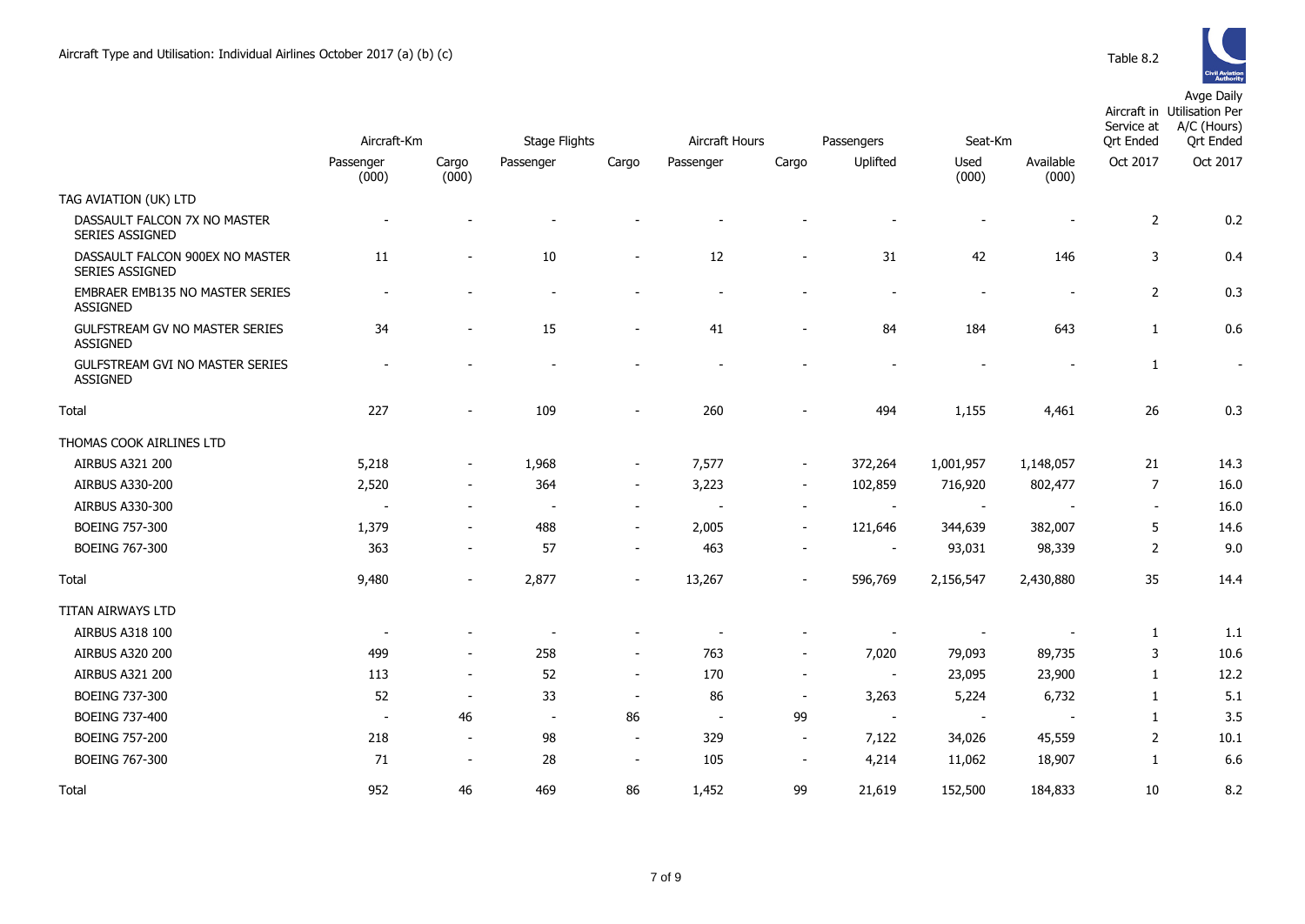

|                                                 | Aircraft-Km        |                          | <b>Stage Flights</b>     |                          | Aircraft Hours<br>Passengers |                          |            | Seat-Km       |                    | Service at<br><b>Qrt Ended</b> | Aircraft in Utilisation Per<br>A/C (Hours)<br><b>Qrt Ended</b> |
|-------------------------------------------------|--------------------|--------------------------|--------------------------|--------------------------|------------------------------|--------------------------|------------|---------------|--------------------|--------------------------------|----------------------------------------------------------------|
|                                                 | Passenger<br>(000) | Cargo<br>(000)           | Passenger                | Cargo                    | Passenger                    | Cargo                    | Uplifted   | Used<br>(000) | Available<br>(000) | Oct 2017                       | Oct 2017                                                       |
| TRIAIR (BERMUDA) LTD                            |                    |                          |                          |                          |                              |                          |            |               |                    |                                |                                                                |
| DASSAULT FALCON 7X NO MASTER<br>SERIES ASSIGNED | 5                  | $\blacksquare$           | $\mathbf{1}$             | $\blacksquare$           | 6                            |                          | 6          | 31            | 63                 | $\mathbf{1}$                   | 0.6                                                            |
| Total                                           | 5                  | $\blacksquare$           | $\mathbf{1}$             | $\sim$                   | 6                            | $\overline{\phantom{a}}$ | 6          | 31            | 63                 | $\mathbf{1}$                   | 0.6                                                            |
| TUI AIRWAYS LTD                                 |                    |                          |                          |                          |                              |                          |            |               |                    |                                |                                                                |
| <b>BOEING 737-800</b>                           | 7,384              | $\overline{\phantom{a}}$ | 3,167                    | $\overline{\phantom{a}}$ | 10,992                       | $\overline{\phantom{a}}$ | 571,709    | 1,337,484     | 1,395,618          | 33                             | 13.7                                                           |
| <b>BOEING 757-200</b>                           | 2,659              | $\sim$                   | 992                      | $\blacksquare$           | 3,851                        | $\sim$                   | 204,170    | 544,302       | 571,939            | 14                             | 12.8                                                           |
| <b>BOEING 767-300</b>                           | 536                | $\overline{\phantom{a}}$ | 202                      | $\blacksquare$           | 784                          | $\overline{\phantom{a}}$ | 62,819     | 167,069       | 175,859            | 4                              | 8.1                                                            |
| <b>BOEING 787 8</b>                             | 3,092              | $\overline{\phantom{a}}$ | 494                      | $\sim$                   | 3,843                        | $\sim$                   | 136,465    | 851,776       | 935,210            | 9                              | 15.7                                                           |
| <b>BOEING 787 9</b>                             | 903                | $\overline{\phantom{a}}$ | 120                      | $\overline{\phantom{a}}$ | 1,104                        | $\overline{\phantom{a}}$ | 36,329     | 277,913       | 311,585            | 2                              | 17.1                                                           |
| Total                                           | 14,574             | $\overline{\phantom{a}}$ | 4,975                    | $\overline{\phantom{a}}$ | 20,574                       | $\overline{\phantom{a}}$ | 1,011,492  | 3,178,544     | 3,390,211          | 62                             | 13.5                                                           |
| VIRGIN ATLANTIC AIRWAYS LTD                     |                    |                          |                          |                          |                              |                          |            |               |                    |                                |                                                                |
| AIRBUS A330-300                                 | 2,224              | $\sim$                   | 386                      | $\overline{\phantom{a}}$ | 2,965                        | $\overline{\phantom{a}}$ | 83,677     | 481,757       | 591,593            | 8                              | 12.7                                                           |
| AIRBUS A340-600                                 | 2,352              | $\overline{\phantom{a}}$ | 384                      | $\overline{\phantom{a}}$ | 3,074                        | $\sim$                   | 91,659     | 559,083       | 724,294            | $\overline{7}$                 | 13.5                                                           |
| <b>BOEING 747 400</b>                           | 2,825              | $\overline{\phantom{a}}$ | 388                      | $\blacksquare$           | 3,471                        | $\overline{\phantom{a}}$ | 141,323    | 1,034,469     | 1,285,330          | 8                              | 14.1                                                           |
| <b>BOEING 787 9</b>                             | 4,658              | $\overline{\phantom{a}}$ | 554                      | $\overline{\phantom{a}}$ | 5,743                        | $\overline{\phantom{a}}$ | 115,043    | 968,115       | 1,229,645          | 14                             | 15.5                                                           |
| Total                                           | 12,058             | $\blacksquare$           | 1,712                    | $\overline{\phantom{a}}$ | 15,252                       | $\blacksquare$           | 431,702    | 3,043,424     | 3,830,862          | 37                             | 14.2                                                           |
| VIRGIN ATLANTIC INTERNATIONAL                   |                    |                          |                          |                          |                              |                          |            |               |                    |                                |                                                                |
| AIRBUS A330-300                                 | 836                | $\overline{\phantom{a}}$ | 158                      | $\blacksquare$           | 1,086                        | $\blacksquare$           | 28,122     | 190,131       | 222,473            | $\overline{2}$                 | 18.7                                                           |
| Total                                           | 836                | $\overline{\phantom{a}}$ | 158                      | $\blacksquare$           | 1,086                        | $\sim$                   | 28,122     | 190,131       | 222,473            | 2                              | 18.7                                                           |
| WEST ATLANTIC UK LTD                            |                    |                          |                          |                          |                              |                          |            |               |                    |                                |                                                                |
| <b>BOEING 737-300</b>                           | $\blacksquare$     | 112                      | $\overline{\phantom{a}}$ | 232                      | $\blacksquare$               | 270                      |            |               |                    | $\boldsymbol{6}$               | 1.4                                                            |
| BOEING 737-400                                  | $\blacksquare$     | 324                      | $\overline{\phantom{a}}$ | 655                      | $\blacksquare$               | 758                      |            |               |                    | 10                             | 2.4                                                            |
| Total                                           | $\blacksquare$     | 436                      | $\overline{\phantom{a}}$ | 887                      | $\overline{\phantom{a}}$     | 1,027                    |            |               |                    | 16                             | 2.0                                                            |
| <b>Grand Total</b>                              | 176,159            | 3,233                    | 111,689                  | 2,802                    | 284,732                      | 5,559                    | 14,209,516 | 31,730,182    | 37,216,649         | 1,072                          | 9.6                                                            |